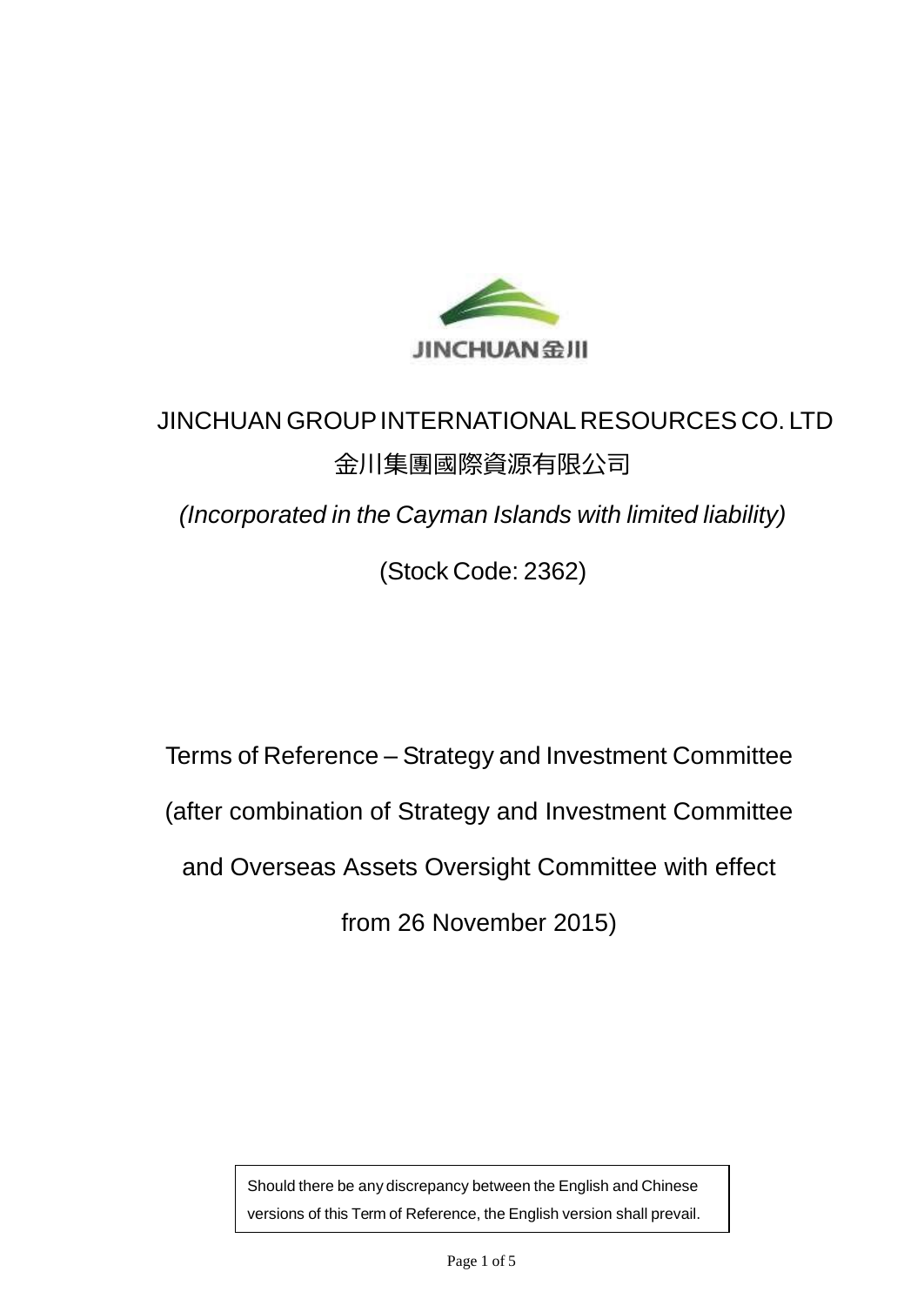# 1 **Objectives**

The purpose of the Strategy and Investment Committee (the "Committee") of the Board of Directors (the "Board") is responsible for the long term strategic development of the Company and its subsidiaries (collectively referred to as the "Group") and to provide recommendations to the Board on the acquisition and disposal of investments, as well as the oversight of the Company's overseas assets and to provide advice and recommendations to the Company on managing overseas assets in a sustainable manner and enhancing better return.

# 2 **Constitution**

The Board hereby resolves to establish a Committee of the Board to be known as the Strategyand Investment Committee.

# 3 **Membership**

The Committee shall be appointed by the Board and shall consist of not less than three (3) members.

# 4 **Chairman**

The Chairman shall be selected amongst the Directors and shall be appointed by the Board.

#### 5 **Secretary**

- 5.1 The Company Secretary or his nominee shall be the secretary of the Committee.
- 5.2 The Company Secretary is appointed to facilitate communication between the Board and the Committee and to provide access to information required by the Committee members in pursuit of their duties.

#### 6 **Quorum**

Two (2) members of the Committee shall constitute a quorum.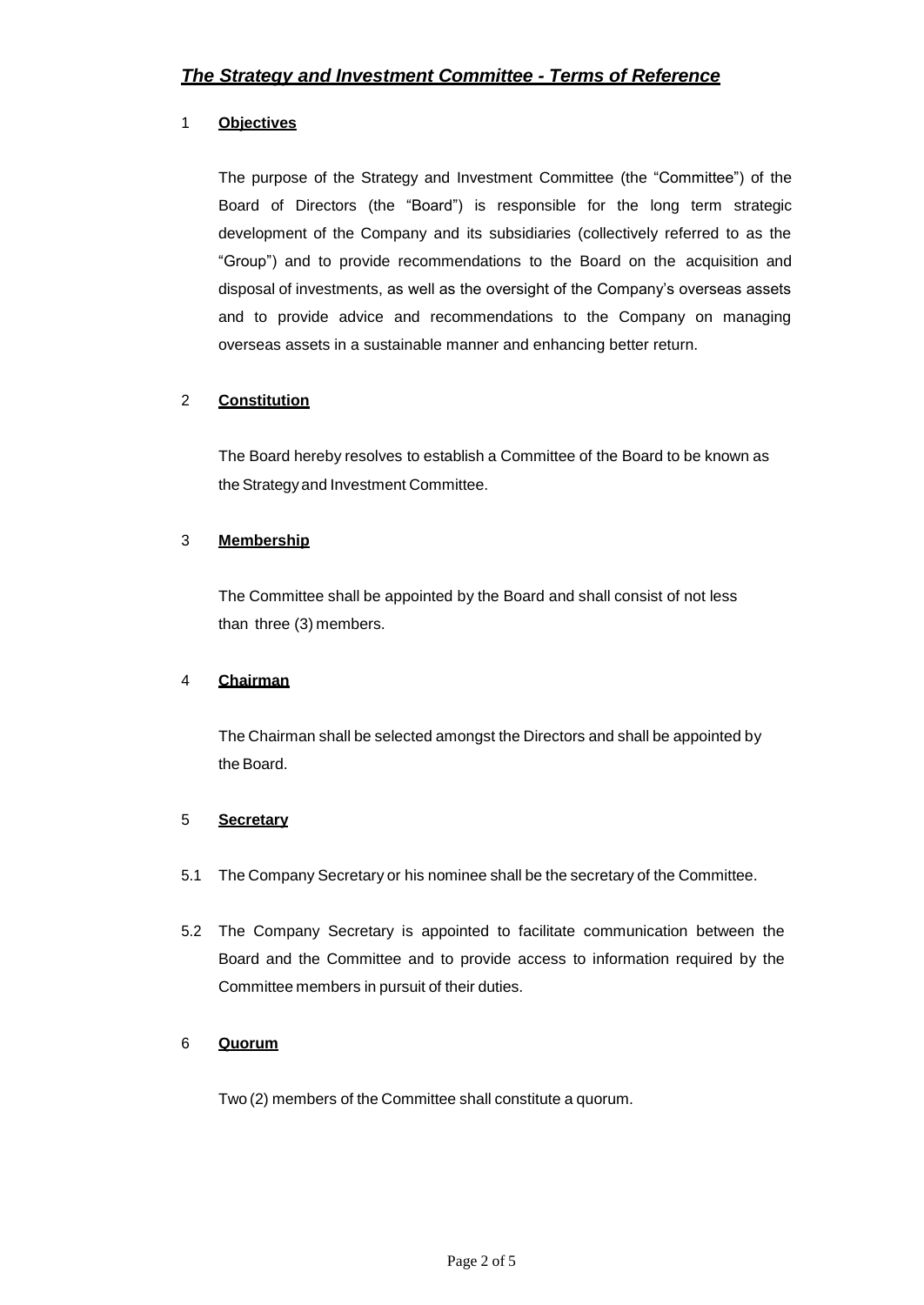## 7 **Frequency of Meetings**

Meetings shall be held not less than once a year.

#### 8 **Proceedings of Meetings**

- 8.1 A notice of meeting should be given at least seven (7) days in advance of a regular Committee meeting.
- 8.2 The agenda and the ancillary documents for the meeting should be sent to all Committee members at least three (3) days before the intended date of Committee meeting.
- 8.3 Any member may request for committee meetings by giving notice of not less than seven (7) days in writing to the Chairman of the Committee.
- 8.4 Questions arising at the Committee meeting shall be determined by a majority of votes of the members present, and in case of an equality of votes, the Chairman shall have a second or casting vote.

# 9 **Minutes**

- 9.1 The secretary of the Committee must ensure that full minutes are kept of all Committee meetings.
- 9.2 Draft and final versions of the minutes of the Committee meetings shall be sent to all Committee members for their comment and records respectively within reasonable time after the meeting.
- 9.3 Minutes of the Committee should be formally approved by the Committee before reporting to the Board.
- 9.4 Minutes shall be available for inspection at any reasonable time upon reasonable notice by any Director.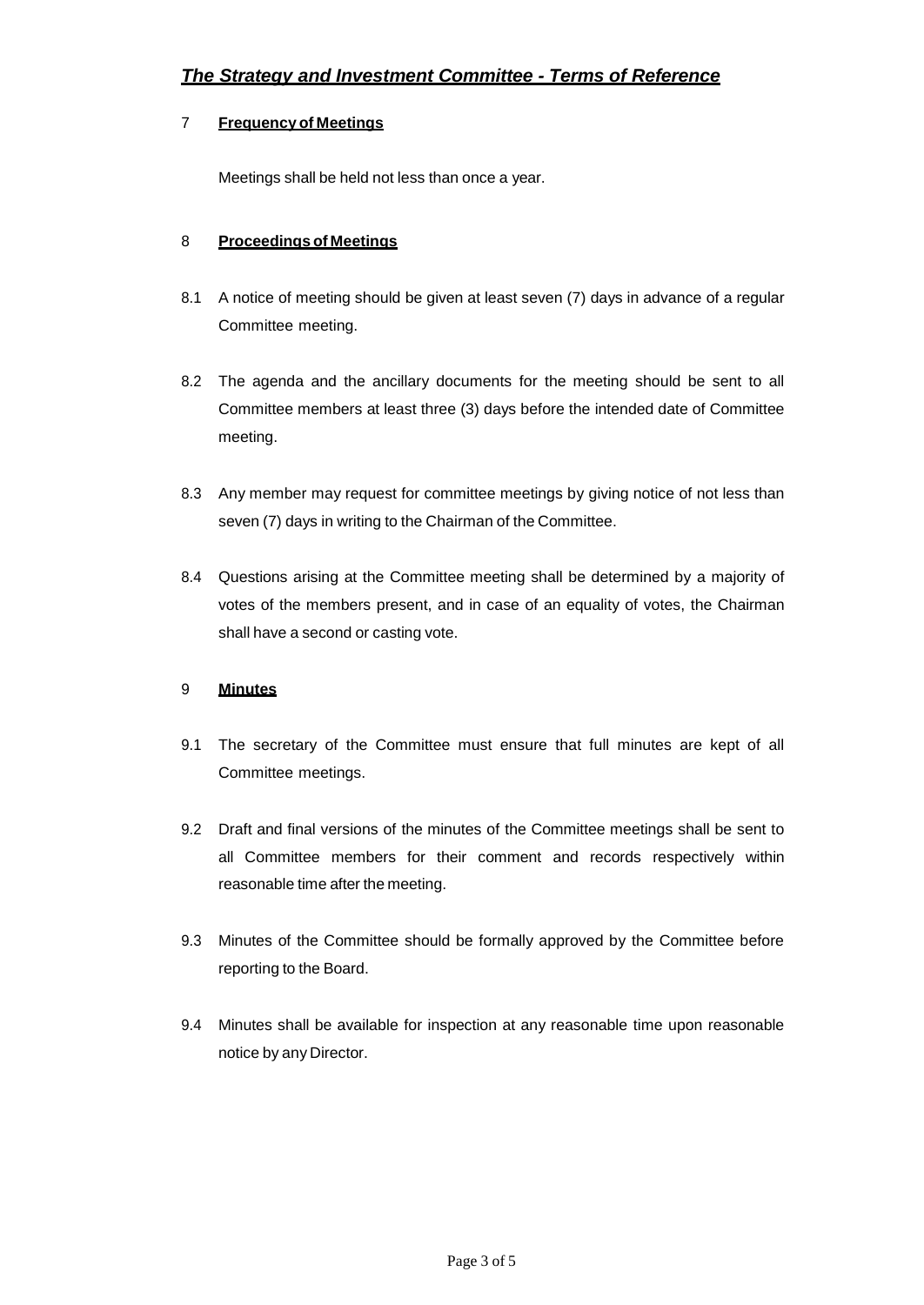# *The Strategy and Investment Committee - Terms of Reference*

- 9.5 Minutes shall record in sufficient detail the matters considered by the Committee and the decisions reached, including any concerns raised by the members or dissenting views expressed.
- 9.6 The Committee shall circulate its meeting minutes to the Board (within reasonable time after the meeting), to keep the Board informed of the Committee's activities and recommendations on a regular basis.

#### 10 **Authority**

- 10.1 The Committee is authorized by the Board to investigate into any activity within its terms of reference.
- 10.2 The Committee is authorized by the Board to obtain legal or other independent professional advice from external parties and to invite external parties with relevant experience and expertise, at the Company's expenses, to attend the Committee meetings if necessary.

#### 11 **Duties**

The duties of the Committee are:

- (a) to develop the Group's long-term development strategic plan;
- (b) to consider the Group's current investments and target investments in order to advise whether acquisition or disposal of investment is appropriate, taking into consideration the terms, time and strategy of execution of these investments;
- (c) to provide the Board with analysis on target investments, which shall include results obtained from due diligence regarding information on target investment, investment strategy, potential develop of the investment and financialanalysis;
- (d) to manage the overall investment strategy of the Group, propose to the Board on any changes to investment strategy and regularly monitor the execution of the investment strategy;
- (e) toconsider any other subject regarding the Group's investment;
- (f) to assist management and the Board with respect to matters on overseas assets and to provide opinions thereon; and
- (g) to consider other relevant topics raised by the Board.